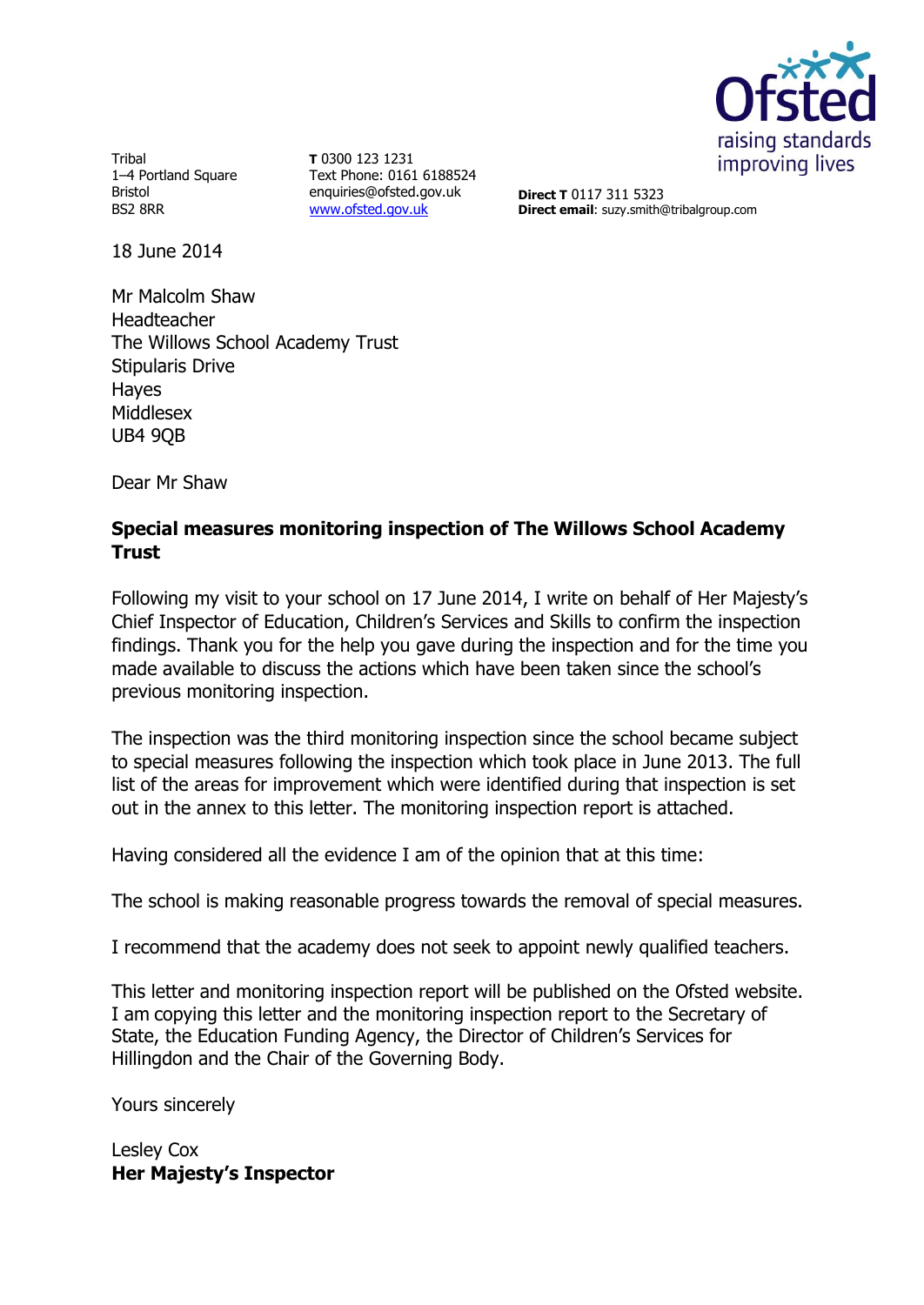

# **Annex**

### **The areas for improvement identified during the inspection which took place in June 2013**

- Improve the quality of teaching so that more is good or better and none is inadequate by ensuring teachers:
- set tasks at the right level for pupils
- demand more work and better presentation from them
- provide more opportunities for pupils to work actively with others.
- As a priority, ensure that the site is secure and pupils are always supervised so that no pupil is able to leave unnoticed.
- Involve pupils in assessing and checking their own learning by making sure:
- marking tells pupils how to improve, and pupils have the chance to take action in response to it
- targets are used better, particularly in literacy and numeracy.
- $\blacksquare$  Improve pupils' skills in literacy and numeracy by:
- helping pupils to extend their range of vocabulary and teaching them how to structure sentences
- making sure teachers correct pupils' errors in spelling and punctuation
- ensuring that reading skills are taught systematically throughout the school
- improving teachers' mathematical knowledge, and helping pupils practise their skills by solving more real-life mathematical problems.
- **IMPROVE pupils' behaviour by ensuring:**
- staff consistently challenge poor behaviour before it escalates, using agreed procedures
- the topics and activities of the curriculum are more interesting and engaging.
- **Ensure that leaders and managers:**
- have clear roles and responsibilities
- gather accurate data on pupils' progress and behaviour, and analyse it to be clear about how well different groups are doing, identify priorities and rigorously check plans are working
- assess the quality of teaching accurately, taking into account the impact teaching is having on pupils' progress, and follow up improvement points teachers are given
- base targets for teachers' performance and any pay increases on improvements in the quality of teaching.

Make sure governors use accurate data and sound evidence effectively to hold senior leaders and staff accountable for the school's performance. An external review of governance should be undertaken to assess how this aspect of leadership and management may be improved.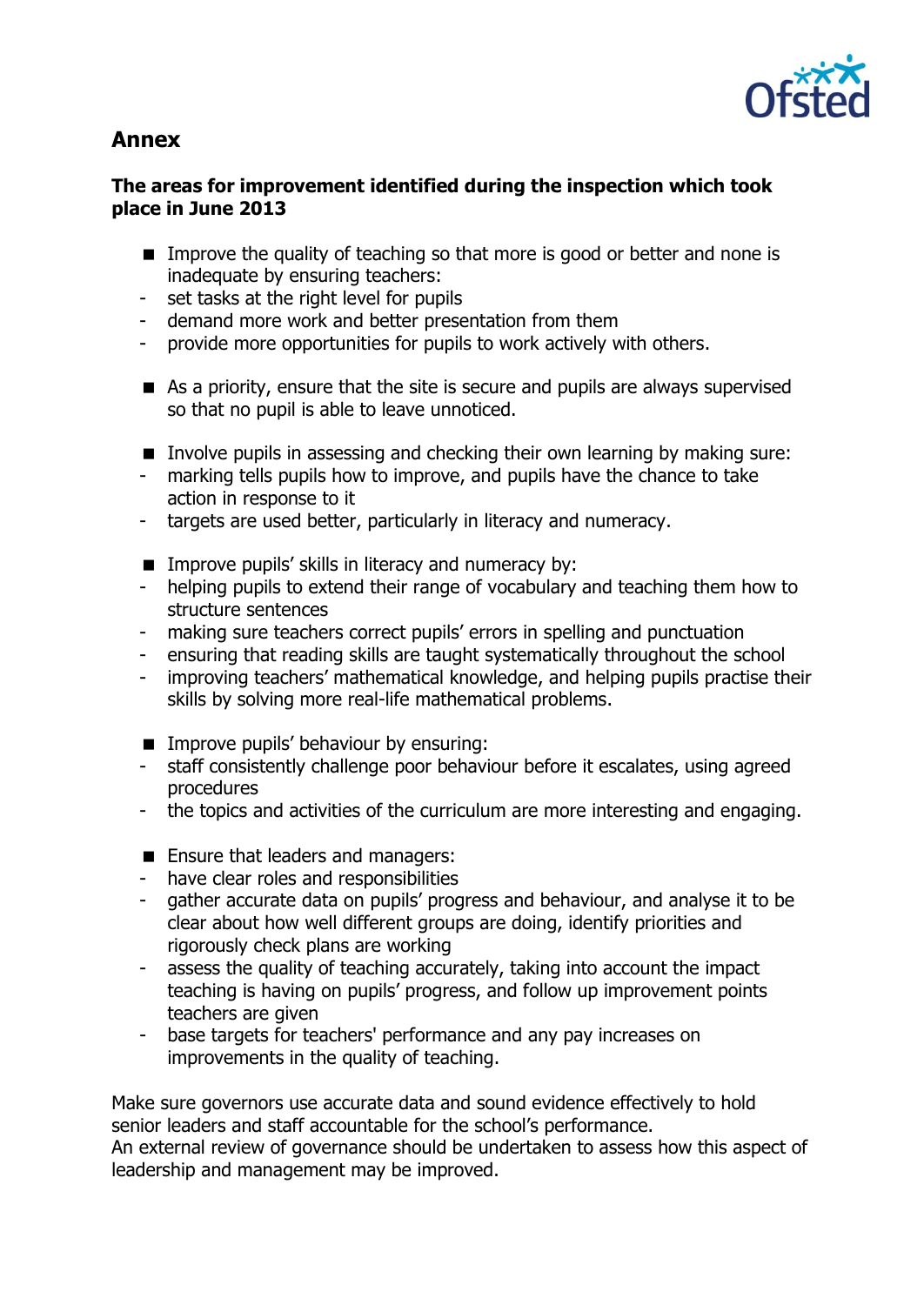

## **Report on the third monitoring inspection on 17 June 2014**

#### **Evidence**

The inspectors observed the school's work, scrutinised documents and met with the headteacher, the leaders responsible for assessment, and the Chair of the Governing Body and one other governor. A telephone conversation was held with the School Improvement Partner. All classes were jointly observed with the headteacher. Pupils were observed during lunchtime and spoken to informally throughout the visit.

### **Context**

There have been no staff changes since the last monitoring inspection. The governing body has appointed three new members to fill existing vacancies.

#### **Achievement of pupils at the school**

Standards of achievement are rising throughout the school. Teachers have increasingly high expectations and most pupils demonstrate positive attitudes towards learning. Leaders are now confident that teachers are able to accurately assess how well pupils are achieving and can recognise when any gaps in learning need to be closed. As a result, more pupils are making progress towards individual targets pitched at the correct level. Current assessment information shows that all pupils have made at least the expected rate of progress in reading, writing and mathematics this year. Some pupils have made accelerated progress from starting points established in September.

Progress across subjects and year groups is still uneven. Older pupils are now making more progress than their younger peers. Some older pupils are making more rapid progress from low starting points because of better teaching which is helping them to close gaps in their understanding. A strong focus on writing this year has led to more regular opportunities for pupils to write for extended periods. As a result, pupils write more confidently, check their work for mistakes and recognise when further improvements can be made. Further opportunities to develop reading and numeracy skills are being planned as part of wider curriculum changes next year and remain areas for improvement.

The school is tracking the achievement of vulnerable or minority groups more closely. Pupils eligible for the additional pupil premium funding, including looked after children, do as well as other pupils at the school. Comparisons with how well these pupils achieve compared to similar pupils nationally are not considered but leaders and governors are working to address this.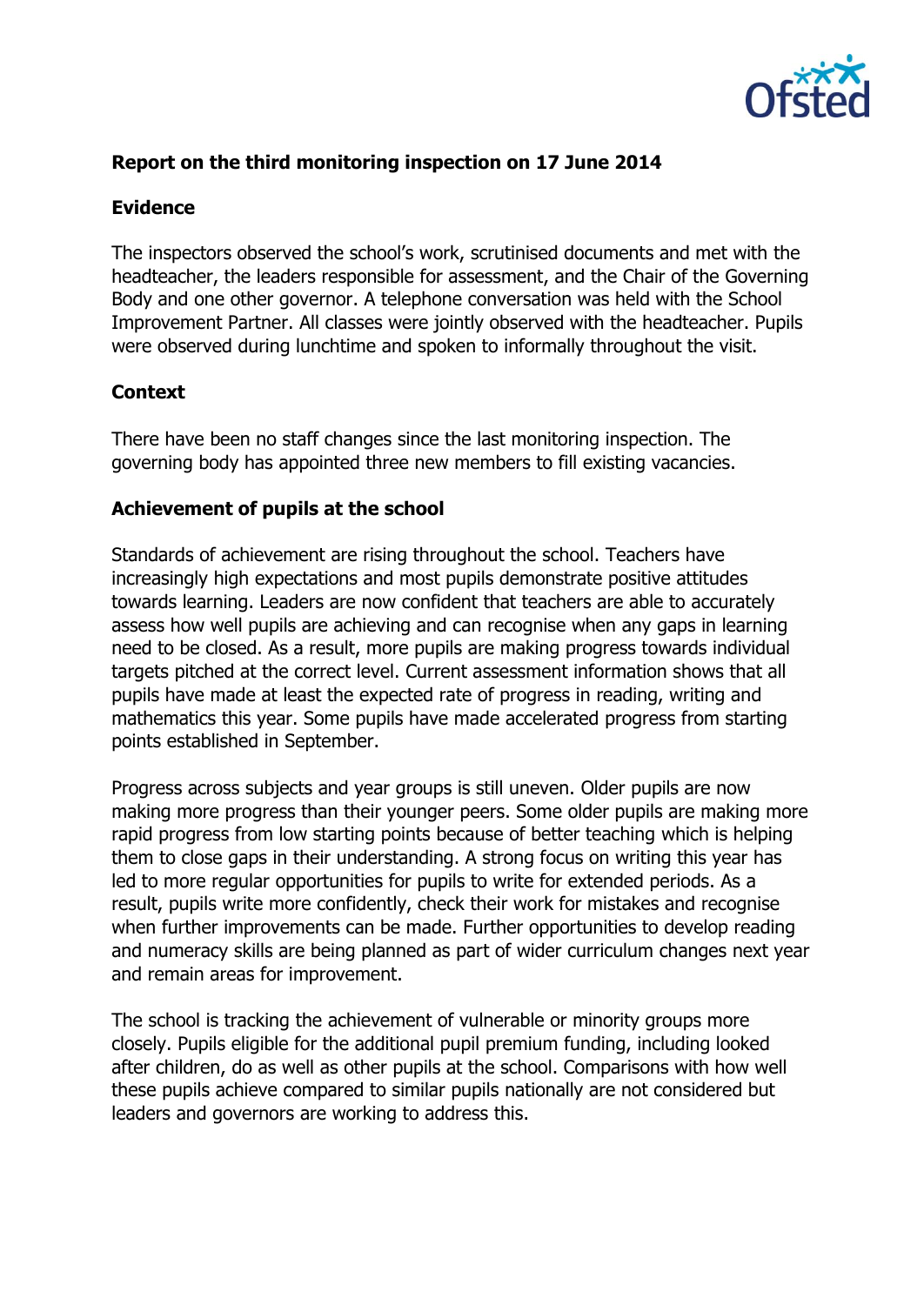

# **The quality of teaching**

Greater staff stability, regular monitoring and targeted support are ensuring that the quality of teaching continues to improve. All staff, including teaching assistants, share high expectations and work as a team so that the needs of individuals can be met and interruptions to learning are kept to a minimum. The small team of teachers work closely together, sharing good practice and expertise. Classrooms are attractive and well resourced with pupils' work proudly displayed. The quality of work in pupils' books reflects the higher expectations of staff. Pupils present their work neatly and are proud to share what they have achieved with others.

Teachers plan activities that engage pupils in their learning. They use assessment information to set tasks that are at the correct level for each pupil, taking account of the wide ability and age range within their classes. Regular opportunities are provided for pupils to work together so that their social skills are developed alongside other learning. As a result, most pupils stay on task for extended periods of time and achieve their targets. When pupils lose concentration, this is quickly recognised and the pace of learning is adjusted. The number of occasions when pupils need to be withdrawn from the classroom because of poor attitudes to learning has reduced significantly this term.

The marking policy is consistently applied and teachers provide regular feedback to help pupils identify the next steps to take to improve their work. All teachers correct spelling, punctuation and grammar errors to help pupils improve their written work. However, some pupils continue to make unnecessary mistakes because they are not always given time to respond to the comments made by their teachers.

# **Behaviour and safety of pupils**

The consistent approach to managing behaviour, evident at the last monitoring inspection, has been maintained. Pupils have accepted that everyone has higher expectations of them and behaviour is improving quickly. Staff are skilled at recognising when pupils need extra help to manage their behaviour, and intervene quickly and without fuss. This ensures that serious incidents are usually avoided and learning can continue with few interruptions. Pupils are encouraged to be polite and considerate of each other and increasingly copy the behaviours they see modelled by adults. Their behaviour in the playground is managed safely by staff who lead team games and supervise the safe use of play equipment. External boundaries are secure and pupils are appropriately supervised at all times.

There have been no exclusions this year and attendance is continuing to improve for most pupils. Attendance this term is over 92%, which is a significant improvement, although still below the national average. Parents and carers are encouraged to work closely with staff and other professionals to make improvements when attendance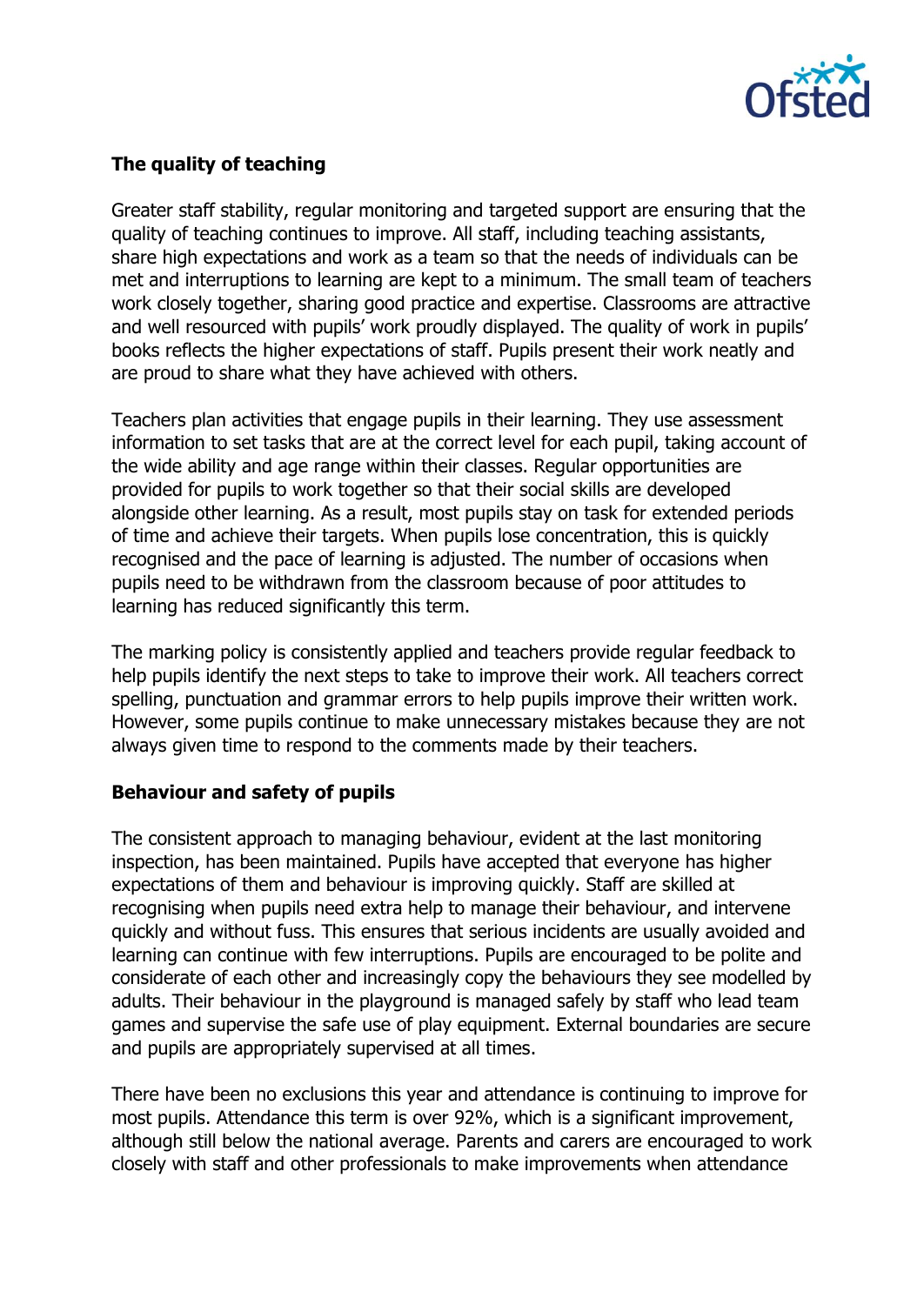

concerns are identified. Parents' and carers' views are valued and key workers make regular telephone contact to discuss pupils' progress. Most pupils are making good progress towards their behavioural targets and there have been very few interventions requiring physical restraint this term. The reward system is proving to be effective and pupils look forward to spending the points they earn in the school shop at the end of the week.

### **The quality of leadership in and management of the school**

School leaders worked with the School Improvement Partner to strengthen the action plans following the last inspection. Plans are regularly reviewed and evaluated by leaders and new priorities agreed. However, the governing body is not monitoring the impact of the action plans closely enough.

The school has efficient systems for monitoring how well all pupils are achieving and leaders are able to judge when pupils' progress is faltering. They are increasingly using this information to agree additional interventions for individuals, groups and classes. However, leaders are not checking that specific actions are leading to improved rates of pupils' progress or setting performance targets for staff that include pupils' progress measures.

Improvements in the quality of teaching have been sustained. Senior leaders understand how teaching over time is judged and link their observations to the quality of work seen in pupils' books and assessment information. They make accurate judgements regarding teaching and learning, and can explain how to make further improvements. Middle leaders are more confident in their roles and this has provided the headteacher with more time to focus on strategic plans for further improvements.

Further changes to the membership of the governing body have been made. New members have recently been recruited with prior experience of governance and useful professional skills. Job descriptions for governors are being written by the Chair of the Governing Body and specific responsibilities agreed so that governors can start to link with school staff to monitor key improvement areas. The governing body has worked hard to ensure that the school's financial situation is more secure and the Chair of the Governing Body is generous with her time and the support she provides to the headteacher. However, continual changes to the governing body have meant it is still not holding school leaders to account as effectively as it should.

Governors have not received sufficient training to help them ask challenging questions or interpret achievement information. The monitoring role of governors is not clearly defined within the school action plans and they are not checking that actions are making a difference to pupils' progress. Governors are not well informed about the systems for managing teachers' performance. Governors are not questioning the information provided to them by school leaders and are over-reliant